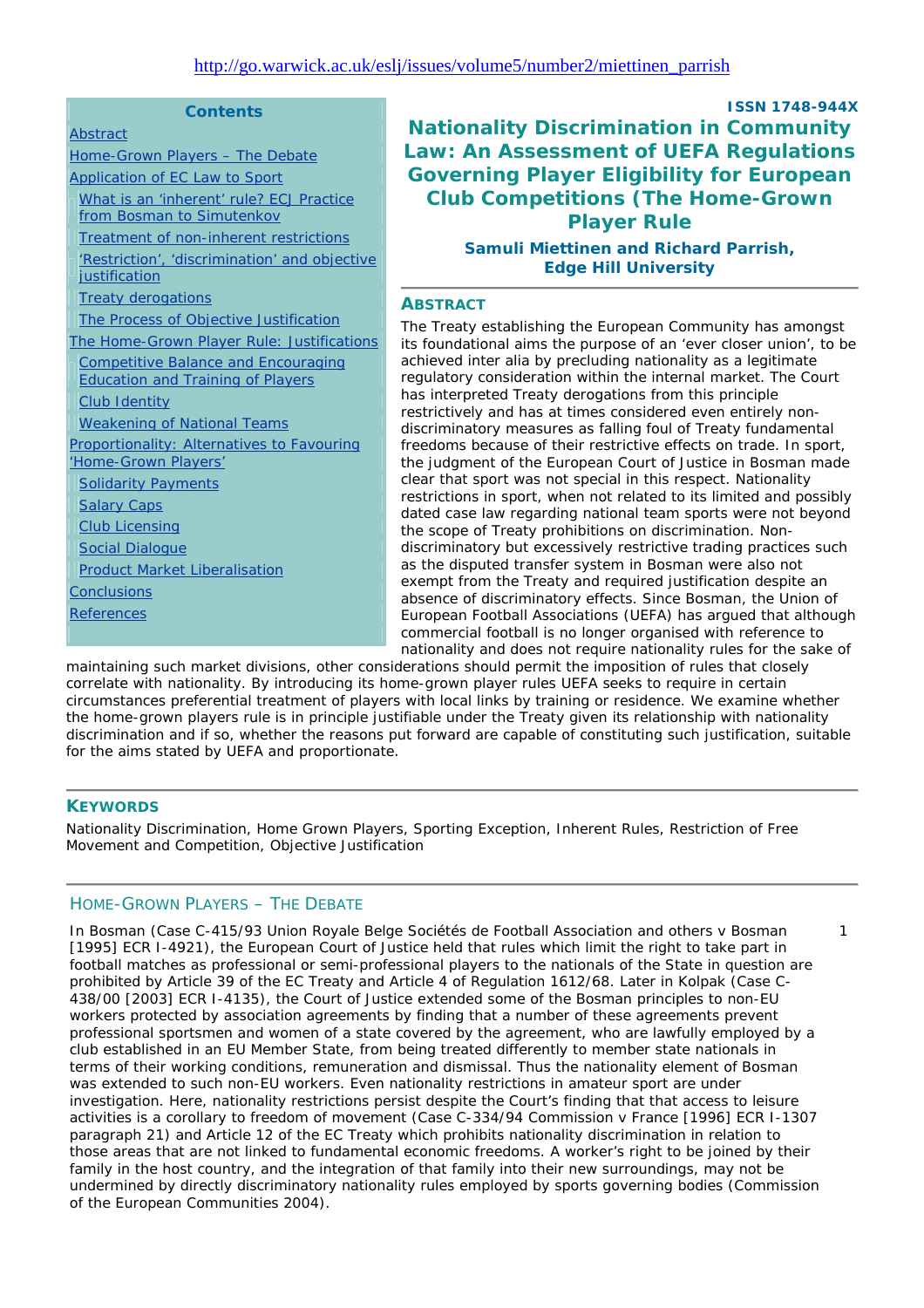UEFA contend that the consequences of ECJ jurisprudence in this field are numerous. First, UEFA is concerned that the rulings expose essentially sporting activities to laws intended to regulate ordinary economic market activity. Sport, it is contended, operates under market conditions different to 'normal'? industries with rules pertaining to nationality forming the bedrock of the European model of sport (Commission of the European Communities 1998). In other words, sport is special and the governing bodies should be afforded a wide margin of appreciation in the context of forming rules which are potentially prohibited by Community law (Declaration no.29 Treaty of Amsterdam and Presidency Conclusions (2000)). Second, UEFA allege that the rulings in *Bosman* and *Kolpak* have diminished the competitive balance in European football because they have promoted wage inflation and thereby jeopardised the financial stability of the sport. By creating a free market in the trade of players in Europe, the judgments encouraged the largest clubs to spend freely on players, creating competitive disparities and thus lessening the unpredictability of competition which is contrary to the basic ethos of sport. The problem, it is alleged, is compounded by clubs ' hoarding' players, a position strongly discouraged under the pre-*Bosman* 3+2 agreement in which clubs could only field a maximum of three non-national and two assimilated players. This agreement did not survive the *Bosman* judgment. UEFA is also concerned that the growing commercialism of the game has contributed to the larger clubs resisting attempts to redistribute money, which has a negative impact on competitive balance and also investment in amateur sport. Third, the judgments have provided disincentives for clubs to invest in the education and training of local talent and have instead contributed to a growing reliance on the transfer market to recruit players. This again raises concerns as to financial stability, competitive balance and 'short-termism'. Fourth, the proliferation in international player transfers has severed the link between clubs and their localities. Fifth, labour mobility has contributed to a weakening of national team sports by narrowing the pool of talent available to a national association to select from and caused problems over how national associations look after and monitor the progress of players who play in other associations.

UEFA has responded to these concerns by amending their rules on squad composition for clubs entering European competitions, although in doing so they have encountered suspicion that they are merely attempting to re-fight the *Bosman* battle and reintroduce residence-based rules to replace the express nationality requirements recognised in *Bosman* as unlawful. This is denied by UEFA, who state that the home-grown player rules are 'not about rolling back the *Bosman* ruling and… not about limiting the number of foreign players. UEFA recognises and accepts the rule of EU law' (UEFA 2006). The new regulations were agreed at UEFA's Ordinary Congress in April 2005 in Estonia and were subsequently incorporated into the 2006/07 UEFA regulations (UEFA 2005, p. 22). The new rule states that squad lists for UEFA club competitions will continue to be limited to 25 players for the main 'A' list. From season 2006-2007, the final four places are reserved exclusively for 'locally trained players'. A locally trained player is either a 'club trained player' or an 'association trained player'. In the following two seasons, one additional place for a club trained player and one additional place for an association trained player will be reserved on the A list with the final numbers of four club trained and four association trained players in place for the 2009 season. A club trained player is defined as a player who, irrespective of his nationality and age, has been registered with his current club for a period, continuous or non-continuous, of three entire seasons or of 36 months whilst between the age of 15 and 21. An association trained player fulfils the same criteria but with another club in the same association. In the event that a club fails to meet the new conditions for registration, the maximum number of players on the 'A' list will be reduced accordingly. Should a club list an ineligible player in the places reserved for home-grown players, those players will not be eligible to participate for the club in the UEFA club competition in question and the club will be unable to replace that player on list 'A'. UEFA made the recommendation for national associations to apply the same rule for domestic competitions. UEFA originally wanted 'a minimum number of at least seven or eight home-grown players out of the 18 players on the match sheets' (UEFA 2004).

## APPLICATION OF EC LAW TO SPORT

The need for the home-grown player rule arises from the gradual erosion of the 'sporting exception', also considered in this journal (Colomo 2005) prior to the seminal ECJ judgment in *Meca-Medina and Majcen v Commission* (Case C-519/04 P, [2006] ECR I-6991). In *Walrave* (Case 36/74 *Walrave and Koch v Association Union Cycliste Internationale* [1974] ECR 1405 paragraph 4) the ECJ held that ' …. having regard to the objectives of the Community, the practice of sport is subject to Community law only in so far as it constitutes an economic activity within the meaning of Article 2 of the Treaty'. However, the prohibition on discrimination '…. does not affect the composition of sport teams, in particular national teams, the formation of which is a question of purely sporting interest and as such has nothing to do with economic activity' (*Walrave* paragraph 8). After *Walrave*, it was widely argued that 'purely sporting' rules were subject to a sporting exception from the EC Treaty unless the rules were disproportionate and therefore not limited to their proper objectives. This encouraged some sports governing bodies to propose that the entirety of their regulation falls within this 'sporting exception' and thus outside the scope of the Treaty, and consequently Community regulatory competence. However, the exemption from the prohibition on nationality discrimination that relates to rules of purely sporting interest is limited to its ' proper objective', namely organising competitions on the basis of nationality (Case 13/76 *Donà v Mantero*

3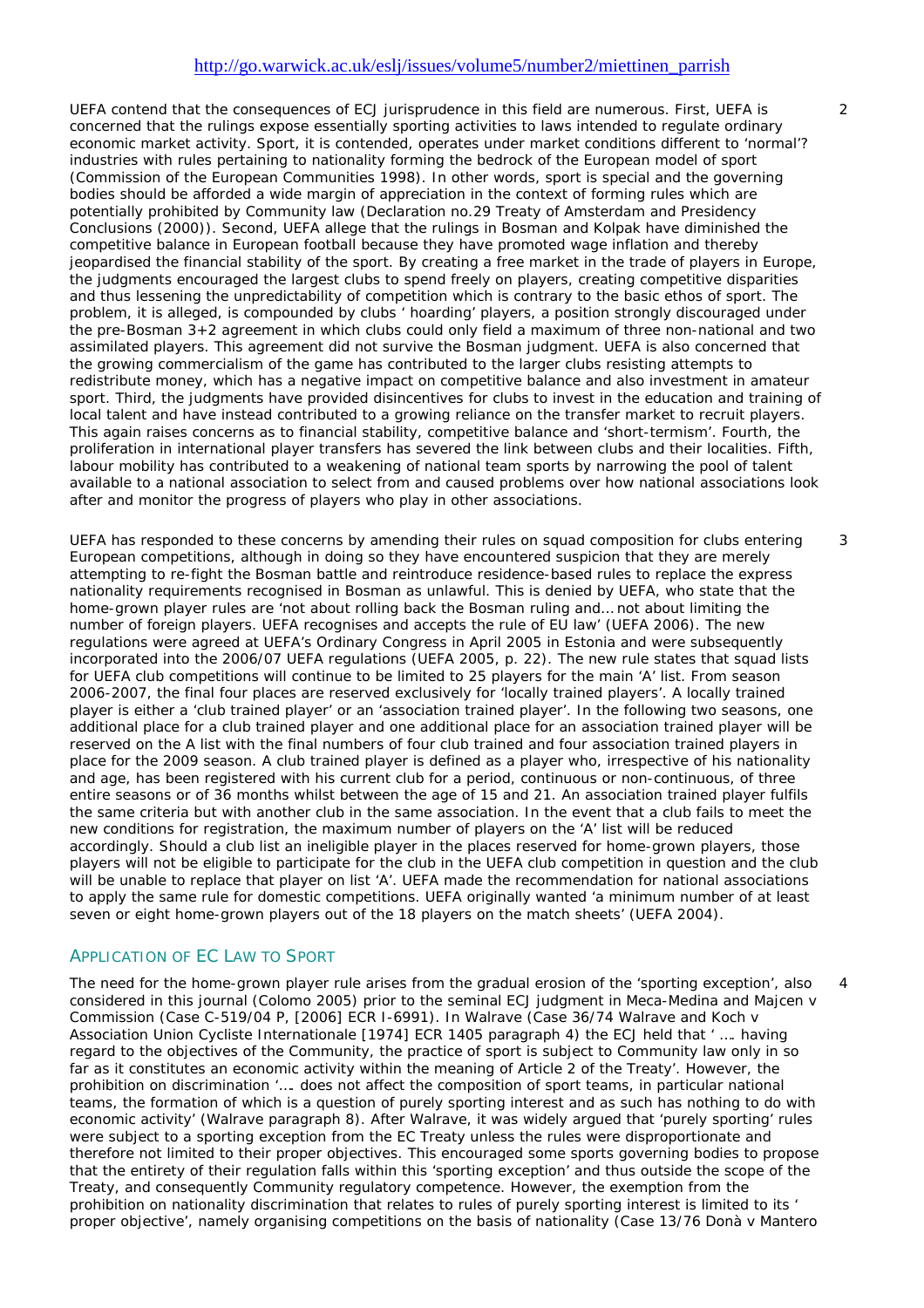[1976] ECR 1333, paragraphs 14 and 15 and *Deliège* Joined Cases C-51/95 and C-191/97 [2000] ECR I-2549 paragraph 44). The Court of First Instance also has categorised a number of rules not based on nationality as 'purely sporting' (*Meca-Medina and Majcen v Commission* Case T-313/02 ECR [2004] II-3291paragraph 41). Even if, subsequent to the Court of Justice decision in the same case, a proportionate sporting rule cannot be considered 'pure' because its objectives are beyond the limited exception, it may fail to constitute an obstacle to free movement, restriction of fundamental freedoms or of competition if it is 'inherent' in the proper organisation of sport.

Whilst the earlier case law related to the ' purely sporting' rule supports the thesis that a 'purely sporting' rule justified on non-economic grounds effectively takes those rules outside the Treaty, those cases in which the Court of Justice has considered 'inherent' rules involve first a consideration of whether the rule falls within the definition of economic activity under a relevant Treaty provision, and only then continue with consideration of whether the purportedly 'inherent' rule is a restriction or obstacle. Since proportionality is a feature of those 'inherent' rules that are not restrictions, the process involves objective justification rather than the wholesale exclusion of sports governing bodies' self-regulation from the scope of the Treaty. For example, in *Deliège* the Court first assumes that the activity is economic, more specifically the provision of services (paragraph 60), proceeds to note that the rule is not a 'purely sporting' nationality restriction related to organising a competition on that basis (paragraphs 43 and 63) and only then states that '…limitation[s]… inherent in the conduct of an international high-level sports event… may not therefore in themselves be regarded as constituting a restriction on the freedom to provide services...' (paragraph 64). The conclusion to be drawn is that 'inherent' rules are a broader category than 'purely sporting' nationality rules, and that their compatibility with the Treaty requires more detailed consideration than the mere recognition of their 'purely sporting' nature. A similar line of reasoning within EC competition law has been drawn from the judgment in *Wouters* (Case C-309/99, *Wouters and others* [2002] ECR I-1577 paragraph 97) and applied to sporting rules in *Meca-Medina* (paragraph 42).

The extent to which the acts of sports governing bodies could have economic impacts and yet remain outside the scope of the Treaty was further clarified by the European Court of Justice in *Meca-Medina* in which it stated that '... it is apparent that the mere fact that a rule is purely sporting in nature does not have the effect of removing from the scope of the Treaty the person engaging in the activity governed by that rule or the body which has laid it down' (paragraph 27). Whilst the prohibitions on nationality discrimination in Articles 39 and 49 do not affect rules of purely sporting interest which have nothing to do with economic activity, the ' purely sporting' rule is difficult to find in areas of commercial activity including commercial sport because most sporting rules in commercial sports have at least something to do with economic activity (Weatherill 2003 p. 56; Weatherill 2005 p. 420). However, sport is not intrinsically exempt from judicial scrutiny. Sporting rules that are neither 'pure' nor 'inherent' to the organisation of sporting competitions may be restrictions within the meaning of Articles 39, 49, and 81. Such restrictions must be justified where they have even a marginal economic effect: '…the rules which govern that activity must satisfy the requirements of… freedom of movement for workers, freedom of establishment, freedom to provide services, or competition' (*Meca-Medina* paragraph 28). The Court also recognised that even though certain rules do not constitute restrictions of free movement and fall outside those provisions of the Treaty, this does not exempt the rule from analysis under other provisions such as competition law as the Court of First Instance had erroneously stated (*Meca-Medina* paragraphs 31-33). While retaining the possibility that some rules inherent to the organisation of sports remain outside the scope of the fundamental freedoms, the clarification results in a greater emphasis on the process of justifying restrictions and reaffirms the limits of sporting autonomy even in those areas where rules 'inherent in the conduct' of sports events do not constitute restrictions of free movement of competition.

## *WHAT IS AN 'INHERENT' RULE? ECJ PRACTICE FROM BOSMAN TO SIMUTENKOV*

The Court has never recognised that nationality restrictions can constitute 'purely sporting' exceptions to Treaty rights except in a tightly circumscribed set of circumstances, applicable only where nationality rules apply to national teams playing on behalf of a Member State. Its acceptance of rules ' inherent' to the proper organisation of sport also appears limited to non-discriminatory, indistinctly applicable rules that bear no relationship to nationality. When nationality affiliations are one, but not the only, method by which the sport is organised, the Court has denied that these rules fall outside the scope of the Treaty and within the 'sporting exception'. In *Bosman*, the ' inherency' of the nationality link was considered a factor potentially precluding the rule from constituting a restriction rather than one capable of exempting the rule from Treaty scrutiny because it was not confined to specific matches between teams representing their countries (paragraph 128). The same reasoning is repeated in *Kolpak* (paragraphs 54-56) and *Simutenkov* (Case C-265/03 ECR [2005] I-2579 paragraph 38), offering support for the view that nationality rules not linked to competitions organised exclusively on the basis of nationality always constitute restrictions that must be justified and that these restrictions of free movement can not be considered to be ' inherent' and therefore outside the notion of 'restriction' within the Treaty.

7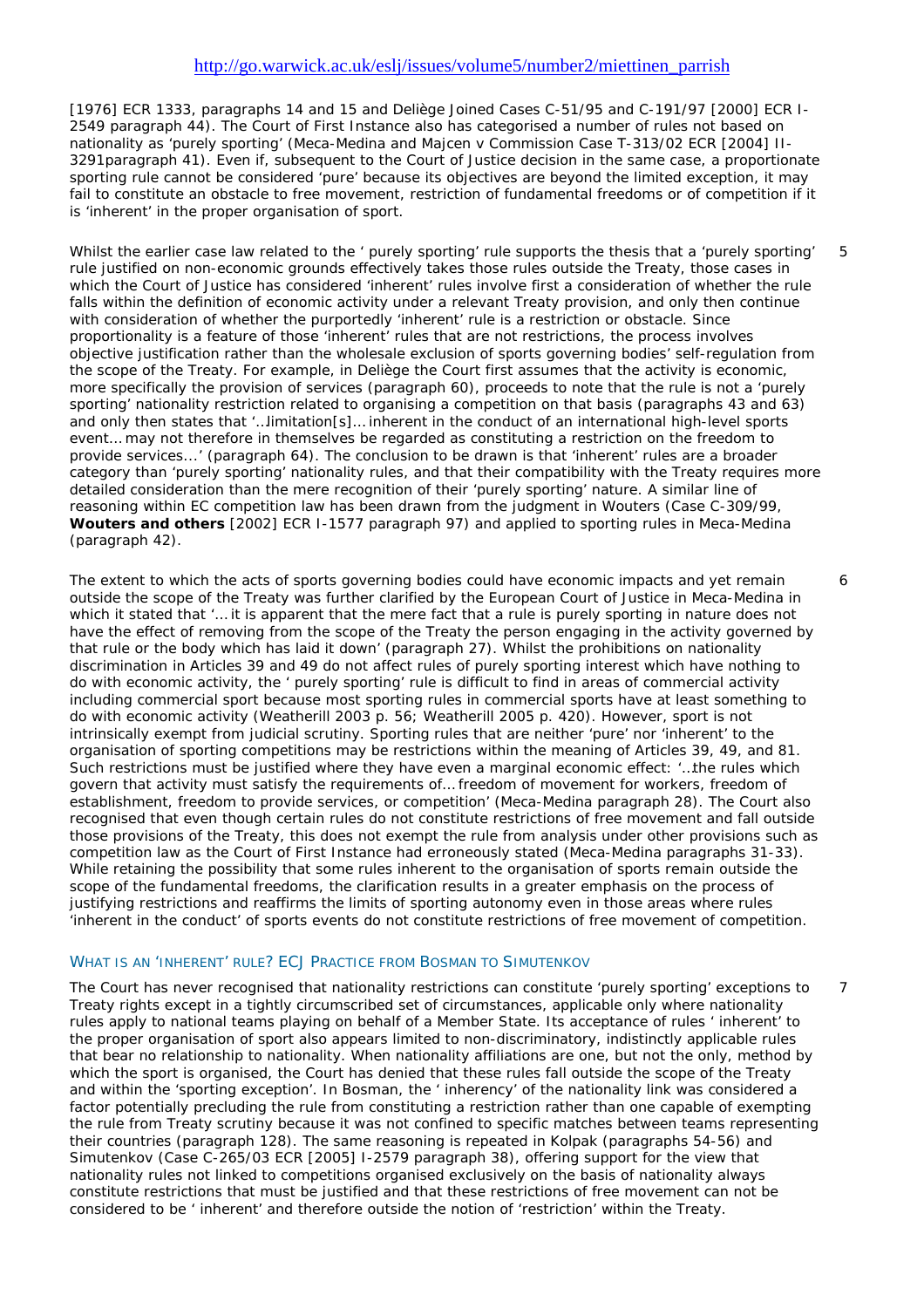*Deliège* and *Lehtonen* involved rules that did not discriminate against Community citizens in favour of nationals of the state in which the rule was applied. In *Deliège,* the Court considered a rule that restricted the number of competitors in a high-level event 'inherent' to the proper organisation of sport (paragraphs 64 and 69). The rule applied to all nationals of Member States and allocated them to a quota based on membership of a national federation. These quotas were all of equal size. Membership of the federation, not the nationality of the athlete, formed the basis of allocation (paragraph 4). The reasons for the rule included a 'large number of considerations [all] unconnected with the personal situation of any athlete' (paragraph 65). Whilst it could be suggested that the form of words used to preclude 'certain selection rules or criteria' from constituting restrictions of fundamental freedoms could in principle permit distinctly applicable rules that treated nationals of Member States in an unequal way, this was not the case on the facts in *Deliège*. In *Lehtonen* (Case C-176/96 [2000] ECR 2549), decided two days after *Deliège*, transfer rules for persons entering from leagues outside the European zone were more lenient than those applicable for European and domestic transfers. The Court did not expressly consider the 'inherency' of the rule but considered that the European zone transfer rule was not capable of exemption from the Treaty (paragraph 36) and could in principle constitute an obstacle to free movement (paragraph 49) even though it did not discriminate in favour of national players (paragraph 48). Under the circumstances, the Court considered that obstacle could not be justified because the more lenient transfer period for players from beyond the European zone implied that the European transfer rule was disproportionate (paragraph 58).

While the cases discussed above were all decided on the basis of the fundamental freedoms, in *Meca-Medina* the Court considered the relationship of 'inherent' rules to Article 81. In the field of EC competition law, an inherent relationship with non-economic aspects of sport may preclude the application of Article 81(1) to rules under scrutiny even where they have restrictive effects, (*Wouters* paragraph 97 and *Meca-Medina* paragraphs 42 and 45), but will not exempt such rules from the justificatory and proportionality analysis that is accorded to restrictive rules with economic effects (*Meca-Medina* paragraph 42). In *Meca-Medina*, while the Court denied that 'inherency' in relation to the fundamental freedoms *a priori* precluded a breach of competition law, it found that the indistinctly applicable anti-doping rules were incapable of constituting restrictions within the meaning of Article 81(1) so long as the proportionate restriction of competition that flowed from them was 'inherent' in the pursuit of legitimate objectives (paragraphs 42- 43). Anti-doping rules were ' inherent' in the proper organisation of sport, and therefore outside the Article 81(1) prohibition (paragraph 45). Unlike the ' purely sporting' rules in *Walrave,* inherent rules do not need to demonstrate a lack of economic impact, merely that they were not primarily motivated by economic considerations (Weatherill 2006 656-657). However, from the perspective of nationality discrimination, despite its furtherance of the 'inherent' restriction doctrine in the field of competition law, *Meca-Medina* offers no support to the proposition that rules incorporating an element of nationality discrimination could be 'inherent' and thus fall outside either the fundamental freedoms or competition law. In sum, where a rule has discriminated against Community nationals, it has not been found 'inherent' to the proper organisation of sport outside the context of the original rule related to national team sports. Even where a rule does not discriminate against Community nationals, it can constitute an obstacle to free movement and require justification if it is not ' inherent' to the proper organisation of sport and demonstrably necessary and proportionate. The relevance of these requirements suggests that the determination of whether a rule is 'inherent' is similar to the process of objective justification.

#### *TREATMENT OF NON-INHERENT RESTRICTIONS*

Where a rule is neither 'purely sporting' and therefore outside the scope of the Treaty nor 'inherent', thereby avoiding classification as a restriction and yet potentially that rule restricts the exercise of fundamental freedoms, the rule may constitute a prohibited restriction of free movement. Such restrictions survive scrutiny if they are justified either with reference to Treaty derogations or objective justifications that, whilst not expressly enunciated in the Treaty, are available in addition to the Treaty derogations. In terms of the fundamental freedoms, the process of objective justification is wellestablished and was applied by the ECJ in *Bosman* and subsequent free movement cases relevant to the governance of sport. Whenever a discriminatory nationality element is not restricted to national teams representing their countries, the rule falls within the Treaty, can constitute an obstacle to or restriction of free movement, and must be justified to remain compatible with Treaty rules (*Bosman* paragraph 128 and subsequent rulings). An organisational rule that is disproportionate constitutes a restriction of free movement or of competition that must be justified and cannot be 'inherent' even if it does not discriminate against non-nationals of the Member State in question (*Lehtonen* paragraph 56). Where disputed rules are not restrictions of the fundamental economic freedoms because a person is not undertaking genuine economic activity (*Deliège* paragraphs 50-56), an applicant may rely on the broader, citizenship-based rule of non-discrimination found in Article 12, which in the context of Article 18 litigation has already generated some independent case law (for example Case C-224/02 *Pusa* [2004] ECR I-5763). The essence of the Article 12 rule requires equal treatment of EU citizens in those fields that are not already regulated by a specific Treaty rule on non-discrimination. Curiously, unless the Court extends the limited form of the Article 39 and 49 sporting exception in a way that in *Meca-Medina* it did not accept

10

8

 $\circ$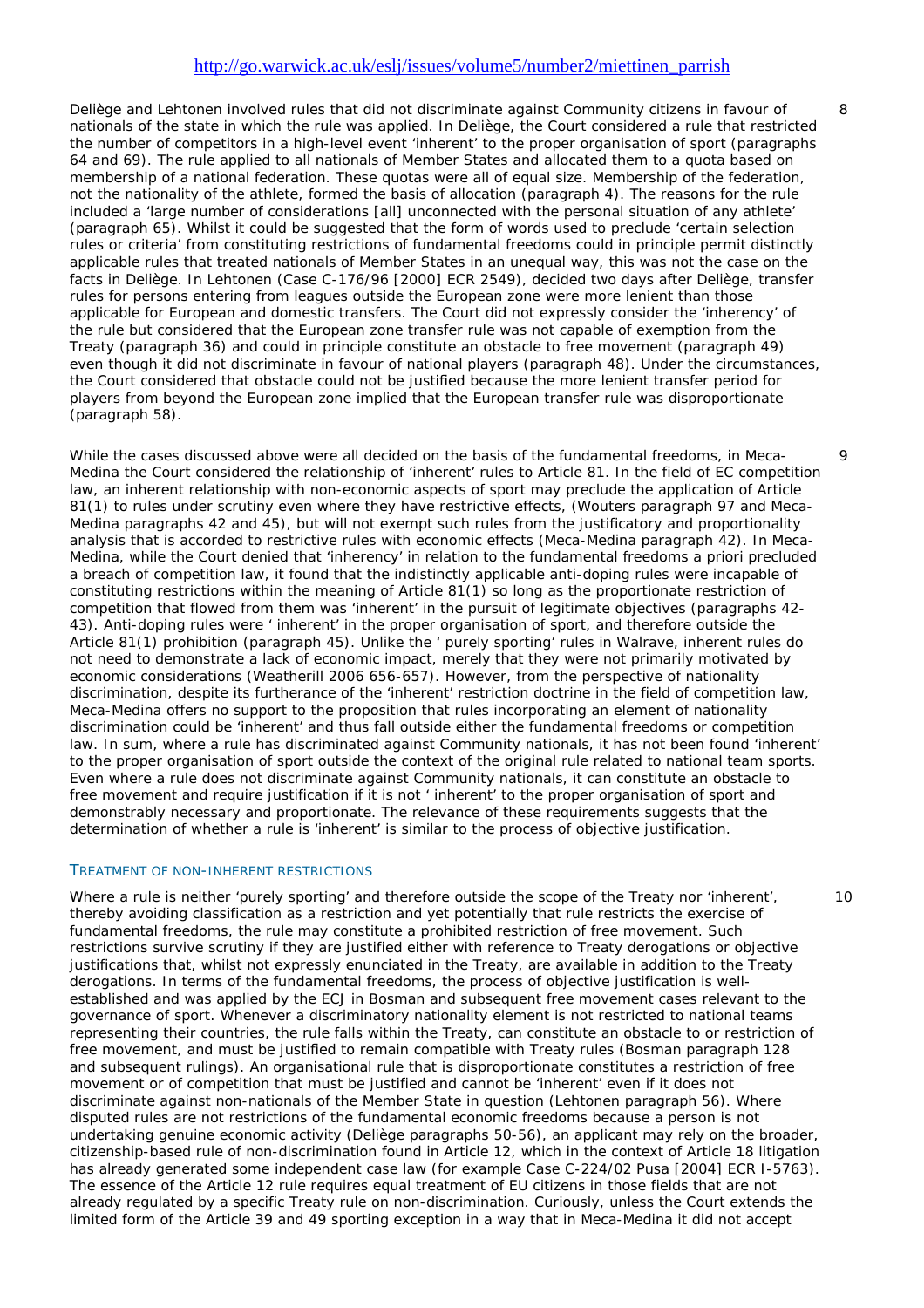was *a priori* the case, it seems that its reasoning could have the consequence of requiring an Article 12 analysis for 'inherent' or even 'purely sporting' rules that would not in an economic context contravene Articles 39, 43, 49, 81 or 82.

## '*RESTRICTION', 'DISCRIMINATION' AND OBJECTIVE JUSTIFICATION*

There are few indications that the court is prepared to accept a broad and general *Keck* –like category of indistinctly applicable rules that fall outside the scope of the Treaty freedoms to work and to provide services (Joined Cases C-267/91 and 268/91 *Keck and Mithouard* [1988] ECR 4269 paragraph 16). It will be recalled that in the field of goods, the Court of Justice recognised in *Keck* that a category of ' certain selling arrangements', applied without distinction to nationality and with no discriminatory effects either in law or in fact, were not restrictions of free movement and did not fall within the Article 28 prohibition. An analogy might be made with ' purely sporting' rules (*Walrave and Koch* paragraph 8), which the Court has recognised does not fall within the scope of Articles 39 and 49 or to 'inherent' rules, which are not deemed to constitute restrictions but which appear to require some examination of their objectives and proportionality (*Deliège* paragraph 64 and *Meca-Medina* paragraph 42). Although conceptually similar in that rules are excluded from the Treaty framework, the analogy to 'purely sporting' rules in *Walrave* is limited in substance because 'purely sporting' rules need not necessarily be indistinctly applicable but can in fact expressly discriminate on the grounds of nationality. In this sense the 'purely sporting' exception is more generous to the autonomy of sporting organisations than *Keck* is to national market regulation. However, since 'purely sporting' rules must be 'limited to their proper objective', it is submitted that this implies tests of proportionality and, in practice, requires the enunciation of a 'proper objective' that is not unlike the requirement for objective justification. In relation to rules ' inherent' to the proper organisation of sport, whilst the Court has recognised 'inherent' rules as conceptually incapable of constituting restrictions, in practice these are subject to tests of proportionality and require justification with reference to a legitimate objective (*Deliège* paragraph 64) - a feature absent from *Keck* 'selling arrangements' which afford national authorities a wide margin of appreciation. Furthermore, as the Court noted, it was a material factor that the 'inherent' rules were indistinctly applicable (*Deliège* paragraph 61). In this respect, 'inherency' is similar to 'certain selling arrangements' in that it appears to require indistinct applicability. This is not the position with the home grown-players rule because its effects are more pronounced on non-nationals than nationals. As a consequence, only objective justification or the limited 'sporting exception' may be invoked. The fundamental analytical process relevant to determining whether most sporting rules including UEFA's home-grown player rules are lawful under the Treaty is therefore not the determination of whether the rules fall within the scope of the Treaty, but rather whether they are justifiable on the basis of recognised objectives, suitable for the objectives pursued and proportionate. 11

Most rules which place migrants at a disadvantage will constitute indirect discrimination. In *Commission v*  12 *Belgium*, the Court considered that '[i]t is not necessary to find that the provision in question does in practice affect a substantially higher proportion of migrant workers', but that the mere likelihood of discriminatory effect would suffice to prohibit such rules affecting Community workers (Case C-278/94, [1996] ECR I-4307 paragraph 20). In *O'F lynn*, such rules were recognised to include rules that affected essentially migrant workers; where migrant workers were the majority of those affected; where rules could be more easily satisfied by national workers than migrant workers; and where there was merely a risk that they might operate to the particular detriment of migrant workers (Case C-237/94 *O'Flynn* [1996] ECR I-261paragraphs 18-21.) In *Angonese* (Case C-281/98 *Angonese* ECR [2000] I-4139)*,* the Court recognised that nationals of the discriminating Member State could also be placed at a disadvantage, but that the only relevant threshold in relation to discrimination was whether the rule in question deterred migration (*Angonese* paragraph 41). The Court has ' …consistently held that the equal treatment rule laid down in Article 39… prohibits not only overt discrimination by reason of nationality but also all covert forms of discrimination which… lead in fact to the same result' (Case C-400/02 *Merida* ECR [2004] I-8471 paragraph 21). However, the Court does not treat overt and covert discrimination as identical with respect to the justification of such rules. A finding of direct discrimination, namely where a rule explicitly distinguishes on the basis of their nationality, can only be objectively justified under one of the Treaty categories that recognise legitimate objective differences between nationals and non-nationals and may not be founded on economic grounds (Case 352/85 *Bond van Adverteerders* [1988] ECR 2085 paragraph 34). Indirectly discriminatory rules may be justified with reference to Treaty grounds and broader categories of objective justification base on public interest requirements. Unfortunately, the Court has not always addressed the distinction between directly and indirectly discriminatory rules. In *Angonese* it considered disproportionate rules that made no express reference to nationality to constitute 'discrimination on grounds of nationality contrary to Article [39] of the EC Treaty'? (*Angonese* paragraph 45). In *Bosman,* the European Court of Justice was not entirely clear as to whether 'pressing reasons of public interest' were considered Treaty or extraneous objective justifications in relation to the directly discriminatory 3+2 rule (*Bosman* paragraph 104). The court appeared prepared to consider justifications put forward, but did not consider any of these justifications fit for purpose or proportionate. (*Bosman* paragraphs 121-137). Nevertheless, indirectly discriminatory rules clearly constitute restrictions and must be justified. For example in *Angonese*, the Court noted that an indirectly discriminatory requirement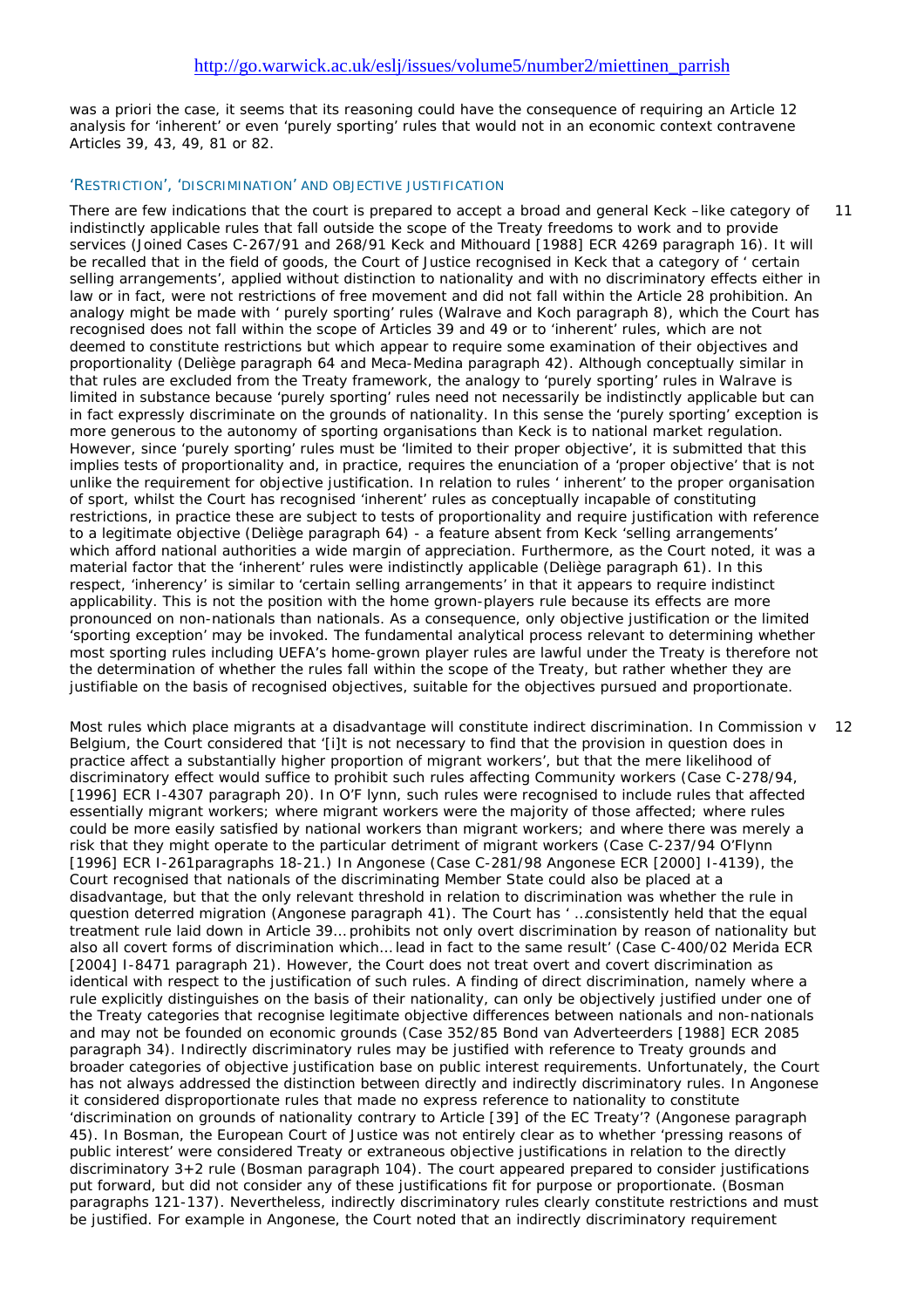'…could be justified only if it were based on objective factors unrelated to the nationality of the persons concerned and if it were in proportion to the aim legitimately pursued' (paragraph 42). Despite observations on the lack of conceptual clarity in some of the relevant judgments, the tests in the early case law of the Court of Justice have evolved to accept indirectly discriminatory effects as objectively justifiable. However, the Court has as yet not accepted expressly discriminatory 'pressing reasons of public interest' that are not enunciated in the Treaty. (*Bosman* paragraph 104; Case 71/76 *Thieffry* [1976] ECR 765 paragraphs 12 and 15). No directly discriminatory sporting rules that fall within the fundamental freedoms have been recognised as objectively justifiable or as 'inherent' rules that do not constitute restrictions. Such rules may only be excused as falling within the narrowly construed 'sporting exception'

Non-discriminatory rules that impede free movement may also be prohibited. 'It is settled case-law that Article 39 EC prohibits not only all discrimination, direct or indirect, based on nationality, but also national rules which are applicable irrespective of the nationality of the workers concerned but impede their freedom of movement.'(Case C-464/02 *Commission v Denmark (Danish Company Cars)* [2005] ECR I-7929 paragraph 45). In *Kranemann*, the European Court of Justice cited its previous case law including *Bosman* declaring that ' [p]rovisions which… deter a national of a Member State from leaving his country of origin in order to exercise his right to freedom of movement… constitute an obstacle to that freedom even if they apply without regard to the nationality of the workers concerned' (Case C-109/04 *Kranemann* [2005] ECR I-2421 paragraph 26). In the recent case of *Innovative Technology Center* (Case C-208/05 *ITC Innovative Technology Center GmbH v Bundesagentur für Arbeit* [2007] ECR I-181), the Court has reiterated that a restriction may exist even where rules 'apply without regard to the nationality of the workers concerned' (paragraph 33, incorporating references to prior case law). Whilst the Community citizen's right to take up economic activities is restricted wherever workers are deterred from leaving their county of origin (Joined Cases C-151 and 152/04 *Criminal Proceedings against Nadin, Nadin-Lux and Durre* [2005] ECR I-11203, paragraph 35), Community rules relating to the pursuit of activities emphasise equality of treatment, the idea of indirect discrimination, and consequently focus on grounds of justification. Whether restrictive rules are issued by a public or private body is irrelevant in the field of workers. Article 39 '…applies in judging all legal relationships [that] can be located within the territory of the community' (*Angonese* paragraph 36) and is, contrary to the implication of the Treaty provisions on free movement, not limited to States or bodies exercising public law functions. This is not yet settled in the fields of services and establishment, but has been expressly raised as a solution by Advocate General Maduro in the *Viking* case (Case C-438/05, opinion of May 23, 2007, point 48). Affected rules may apply directly to the player or restrict his employment by binding the employer or club. In both cases, the rules will constitute a restriction of the fundamental freedom of movement (Case C-176/96 *Lehtonen* ECR I-2681 paragraph 50). 13

# *TREATY DEROGATIONS*

Outside the sporting context, The Court's modern case law maintains that 'a distinction on the basis of nationality… [is] compatible with Community law only if [it] can be covered by an express derogating provision… namely public policy, public security or public health' (Case C-388/01 *Commission v Italy* [2003] ECR I-721 paragraph 19). Key Treaty exceptions are substantially identical within the fundamental freedoms: public policy, public security and public health feature in Article 39(3) on workers, Article 46(1) on establishment which by virtue of Article 55 also applies to services; Article 58(1)(b) on capital omits public health. In relation to workers, the exceptions of ' public policy, public security [and] public health' are found in Article 39(3). The free movement of workers does not apply to the narrowly construed 'employment in the public service' exception in Article 39(4) of the Treaty (Case C-405/01 *Spanish Merchant Marine* [2003] ECR I-513 paragraphs 39-41). This exception applies only to those posts that involve '…participation in the exercise of powers conferred by public law and duties designed to safeguard the general interests of the State…' (Case 149/79 *Commission v Belgium* [1980] ECR 3881 paragraph 10) and permits exclusion from employment but not differential conditions once employed (Case 152/73 *Sotgiu* [1974] ECR 153 paragraph 4). Although initially thought to lie outside the requirement for equal treatment on the grounds of nationality, (Case 41/74 *Van Duyn* [1974 ECR 1337 paragraph 24) case law has later precluded the use of public policy exceptions where that policy is not equally applied to all Community nationals (Joined Cases 115/81 and 116/81 *Adoui and Cornauille* ECR [1982] 1665). Even a hint of the use of a justification for 'economic ends'? will preclude the invocation of one of the Treaty exceptions(*Bond van Adverteerders* paragraph 34). Regulation 1612/68 also states that references to foreign nationals that limit employment do not apply to nationals of other Member States. This rule was recognised in *Dona* and *Bosman* as applicable to the rules of sports associations (*Dona* paragraph 19, *Bosman* paragraph 119). The justifications for the home-grown players rule include the commercial advantages created by those rules. It seems therefore unlikely that a sports governing body such as UEFA can rely on these for the same reasons that preclude their 'purely sporting' nature.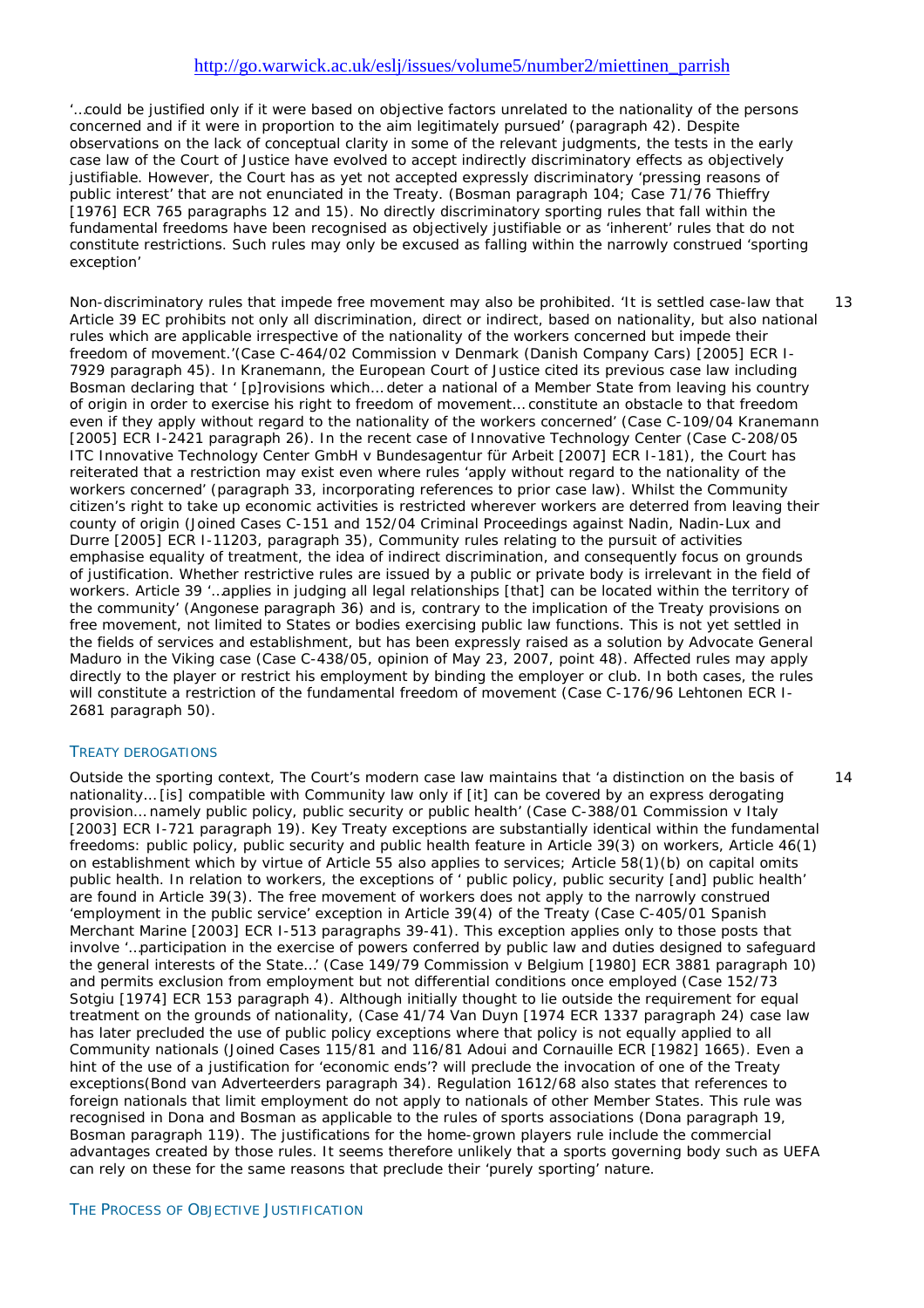In the field of goods, indistinctly applicable restrictive rules that result in obstacles to free movement but are not in law *prima facie* based on nationality are justifiable by 'mandatory requirements', objective justifications not found within Article 30 (Case 120/78 *Cassis de Dijon* [1979] ECR 649 paragraph 8). Similar rules have been invoked by analogy within the other fundamental freedoms to justify rules that do not directly discriminate on the basis of nationality but which in fact may favour domestic factors of production. (Case C-288/89 *Gouda* [1991] ECR I-4096 paragraph 27; Case C-55/94 *Gebhard* [1995] ECR I-4165 paragraph 35). Indirectly discriminatory and non-discriminatory rules may be objectively justified, but the protection of domestic persons often precludes such objective justification because the rules must be applied in a non-discriminatory manner (*Gebhard* paragraph 37). In the context of UEFA's home-grown players rule, whether the rule is analysed under Article 39(3) public policy rather than case-law based grounds of objective justification is not material from the point of view of whether these justifications may be invoked. Whilst recognising the possibility that Treaty freedoms might limit private bodies' scope of autonomy, the Court also recognised in *Bosman* that individuals and private bodies could rely on the Treaty grounds of objective justification (paragraph 86). The rules do not constitute express nationality discrimination since they require residence but not nationality. It is therefore open to UEFA to argue that both Treaty and other recognised objective grounds are applicable. Although historical residence requirements unrelated to the present residence status of players such as those required for consideration as a home-grown player may effectively amount to express nationality discrimination, the Court has yet to rule unequivocally that this therefore precludes objective justification. What may constitute valid grounds for objective justification is discussed below. 15

16

If a rule constitutes an obstacle to freedom of movement, it may be objectively justified according to the test enunciated in *Gebhard*. This four-stage test applies to all '…national measures liable to hinder or make less attractive the exercise of fundamental freedoms…' and therefore to both Treaty and other objective justifications (*Gebhard* paragraph 37). In addition to the element of non-discrimination, the test involves scrutiny of whether a rule with discriminatory effects is ' justified by imperative requirements in the general interest', whether it is fit for the purpose it claims to serve, and whether it is proportionate to those aims. The categories of objective justification in workers, as the mandatory requirements in goods, are not closed. In relation to sport, the Court has already recognised 'maintaining a balance between clubs' and 'encouraging the recruitment and training of young players' (*Bosman* paragraph 106. See also section 3 below). The Court has not accepted every ground put forward as capable of forming an objective justification. For example, rules enacted for administrative convenience (Case C-18/95 *Terhoeve* [1999] ECR I-345 paragraph 45) and those which protect domestic undertakings against Community competition (Case C-398/95 *Greek Tourist Guides* [1997] ECR I-3091 paragraph 23) will not constitute objective justification. Recent cases that concern the legitimacy of residence criteria involve the expenditure of public funds that are contributed to by residents (C-388/01 *Commission v Italy* [2003] ECR I-721; C-138/02 *Collins* [2004] ECR I-2703; C-109/04 *Kranemann* [2005] ECR I-2421). It has been argued that in such circumstances, residency seeks to maintain the link between contribution and entitlement (Davies 2005). An analogy between these grounds and the training of young players is not beyond dispute. The reasoning of the Court in *Bosman* also demonstrates that it is not easily swayed to accept the proportionality or fitness for purpose of those rules that are not consistent with the factual context in which those grounds are relied upon. The link between the home grown players rule and all of the reasons contributing to its application would be scrutinised in detail in any future litigation. It is therefore necessary to consider some of these grounds in the context of the requirements of the objectives they pursue, their suitability for the pursuit of those objectives, and their proportionality in relation to the aims pursued.

# THE HOME-GROWN PLAYER RULE: JUSTIFICATIONS

In the White Paper on Sport the European Commission argued that '[r]ules requiring that teams include a certain quota of locally trained players could be accepted as being compatible with the Treaty provisions on free movement of persons if they do not lead to any direct discrimination based on nationality and if possible indirect discrimination effects resulting from them can be justified as being proportionate to a legitimate objective pursued' (Commission of the European Communities 2007, p. 6). The home-grown player rule seeks to achieve similar aims as the *Bosman* 3+2 rule. However, it is legally distinguishable in that although the objective is an attempt to link attributes of residence and players' club affiliations, the method employed does not constitute direct nationality discrimination but indirect discrimination which arises from requirements which more nationals than non-nationals are likely to fulfil. Since it is indirectly but not directly discriminatory, categories of objective justification beyond the limited Treaty grounds may be available. It does not fall within the ambit of the 'sporting exception' which in the light of modern case law appears restricted to nationality rules in national team sports. Whilst UEFA may make a case for the 'inherency' of the rule, it should be noted that those cases in which the 'inherent' nature of the rule precluded a restriction under either free movement or competition law were all limited to rules that were indistinctly applicable and non-discriminatory in both law and fact. This is not the case with the homegrown players rule, which favours nationals over non-nationals. Consequently, the rule will be tested against the strength and proportionality of the objective justifications presented by UEFA. In this 17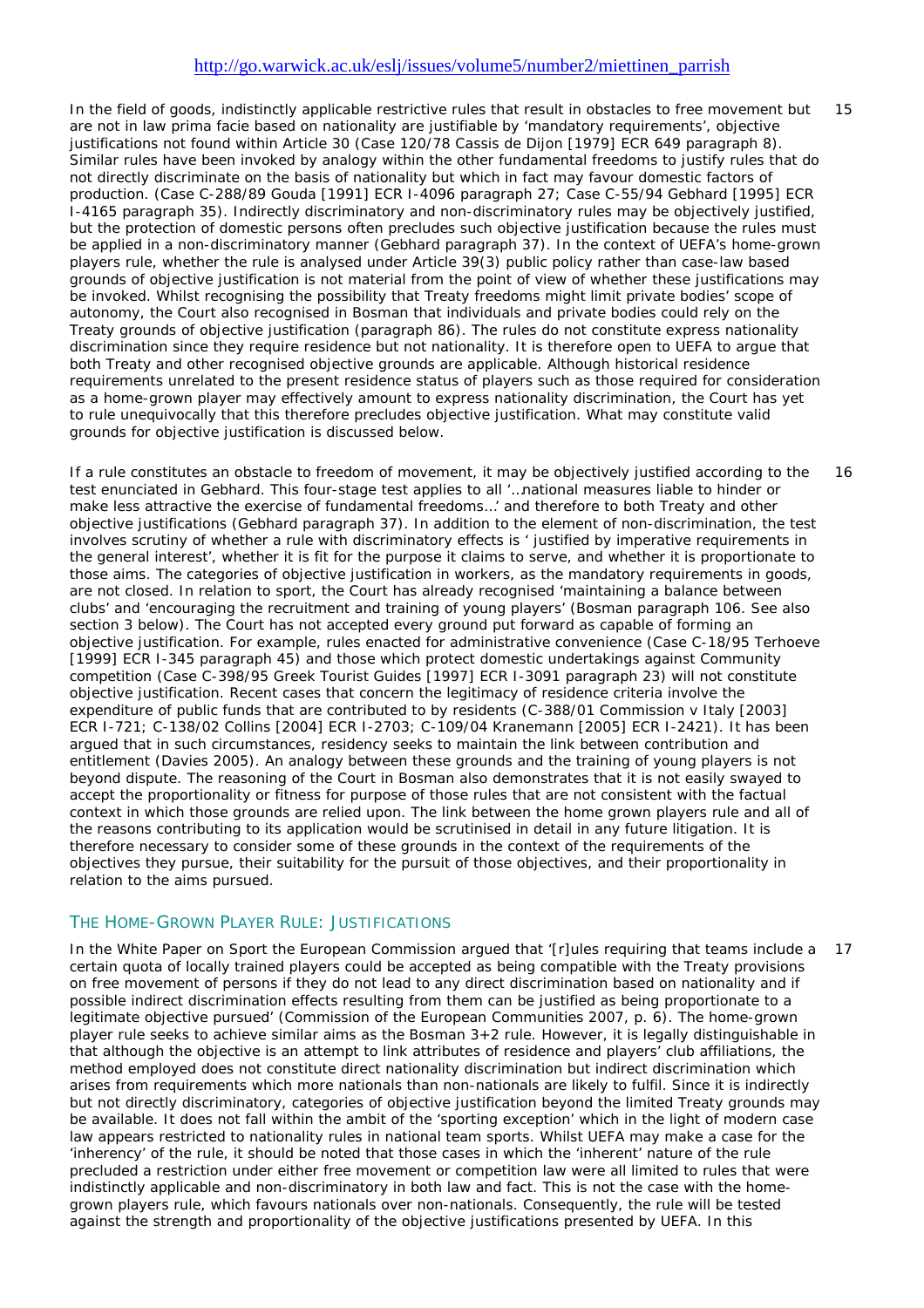connection, the Commission is waiting on the findings of an ongoing study on training of young sportsmen and women which will inform their analysis of the home-grown rule (Commission of the European Communities 2007, p.6).

## *COMPETITIVE BALANCE AND ENCOURAGING EDUCATION AND TRAINING OF PLAYERS*

UEFA allege that the introduction of the home-grown player rule will provide incentives to clubs to nurture local talent, thus allowing smaller clubs with productive youth training programmes to compete on a more equal footing. This would assist small clubs to overcome financial imbalances that currently threaten the competitive balance of the sport since young players can still command a training compensation fee on expiry of their contract (2005 FIFA Regulations for Status and Transfer of Players Article 20). In paragraph 106 of the *Bosman* judgment and paragraph 11 of the Nice Declaration on Sport (2000) the objectives of maintaining competitive balance and encouraging training programmes have been considered legitimate. The question then rests on the fitness for purpose and proportionality of the measure. In *Bosman* the ECJ held that nationality clauses '…are not sufficient to achieve the aim of maintaining a competitive balance, since there are no rules limiting the possibility for such clubs to recruit the best national players, thus undermining that balance to just the same extent' (*Bosman* paragraph 135). The richer clubs are still in a stronger position regarding the recruitment and remuneration of the best players. They will still be in a better position to invest in academies and recruit association trained players, thus maintaining their position of competitive superiority. On the question of clubs hoarding players, the clubs can defend large squad sizes on the grounds that modern competition and a crowded match calendar demands squad coverage. If players do not play regularly they can invoke the FIFA regulations on 'just cause' to seek contract termination without the payment of compensation or the imposition of sanctions of any kind (Article 15 of the 2005 FIFA Regulations for Status and Transfer of Players). Consequently, there already exists a disincentive for clubs to hoard players. 18

Clubs with financial strength will also be able to search for and recruit young foreign players to their academies in order to qualify them eventually as home-grown players. This is in potential contradiction to the EU's desire to protect young players from commercial exploitation as expressed in paragraph 13 of the Nice Declaration on Sport and in the sports related passages of the draft Reform Treaty. A concern for child protection was also raised in the European Parliament's Belet Report on The Future of Professional Football in Europe. The Report argued 'that additional arrangements are necessary to ensure that the home-grown players initiative does not lead to child trafficking, with some clubs giving contracts to very young children' (European Parliament 2006, para.18). Current FIFA Regulations contain protection for minors by way of a general prohibition, subject to three exceptions, on international transfers for those under the age of 18 (Article 19 of the 2005 FIFA Regulations for Status and Transfer of Players). Despite these concerns, the 2006 Independent European Sport Review gave its support to UEFA's home-grown rule. The Review concluded that '… such a system, which promotes education and training and competitive balance should be seen as compatible with Community law'? . The basis for this judgment is not elaborated upon although it appears the Review considers the rule to be a justifiable restriction rather than a rule of purely sporting interest or one inherent in the functioning of sport.

19

## *CLUB IDENTITY*

UEFA believe that the proliferation in international player transfers has severed the link between the club and its locality and that supporters favour a strong link between the two. A UEFA survey revealed that three quarters of the supporters who responded agreed or strongly agreed that UEFA should adopt measures to maintain a link between clubs and their locality (UEFA 2005b). The counter arguments against the proposition that such a link exists, or ought to exist are threefold, deriving from economic, sociological and legal arguments. 20

From an economic perspective, it does not seem that the appearance of migrant workers within leagues has affected attendance at games or the value of broadcasting and other commercial rights. The 2006 Deloitte Review of Football Finance revealed that the big five leagues in Europe (England, France, Germany, Italy and Spain) generated revenues of €6.3bn in 2004/05 which represented 8 per cent growth on the preceding year. In England, Premier League games were, for the ninth consecutive season, over 90 per cent fully attended and since the birth of the Premier League in 1992 until the 2005/06 season, attendance has risen by 60 per cent. Ticket sales and commercial activity (such as merchandising) have clearly contributed to this growth as, of course, has the high price of broadcasting rights. All three are crude indictors of supporter satisfaction and there appears little in the figures to suggest supporters are substituting their interest in football for other activities. Only in Italy was matchday attendance in significant decline, with the Deloitte Review reporting that Serie A average attendances are estimated to have fallen by 15 per cent in 2005/06. However, the report also examined the state of play outside the big leagues and concluded that in those countries less reliant on broadcasting revenues, commercial and matchday revenue streams are still contributing to steady annual growth of turnover. The picture generally therefore seems to indicate that football is more popular than 21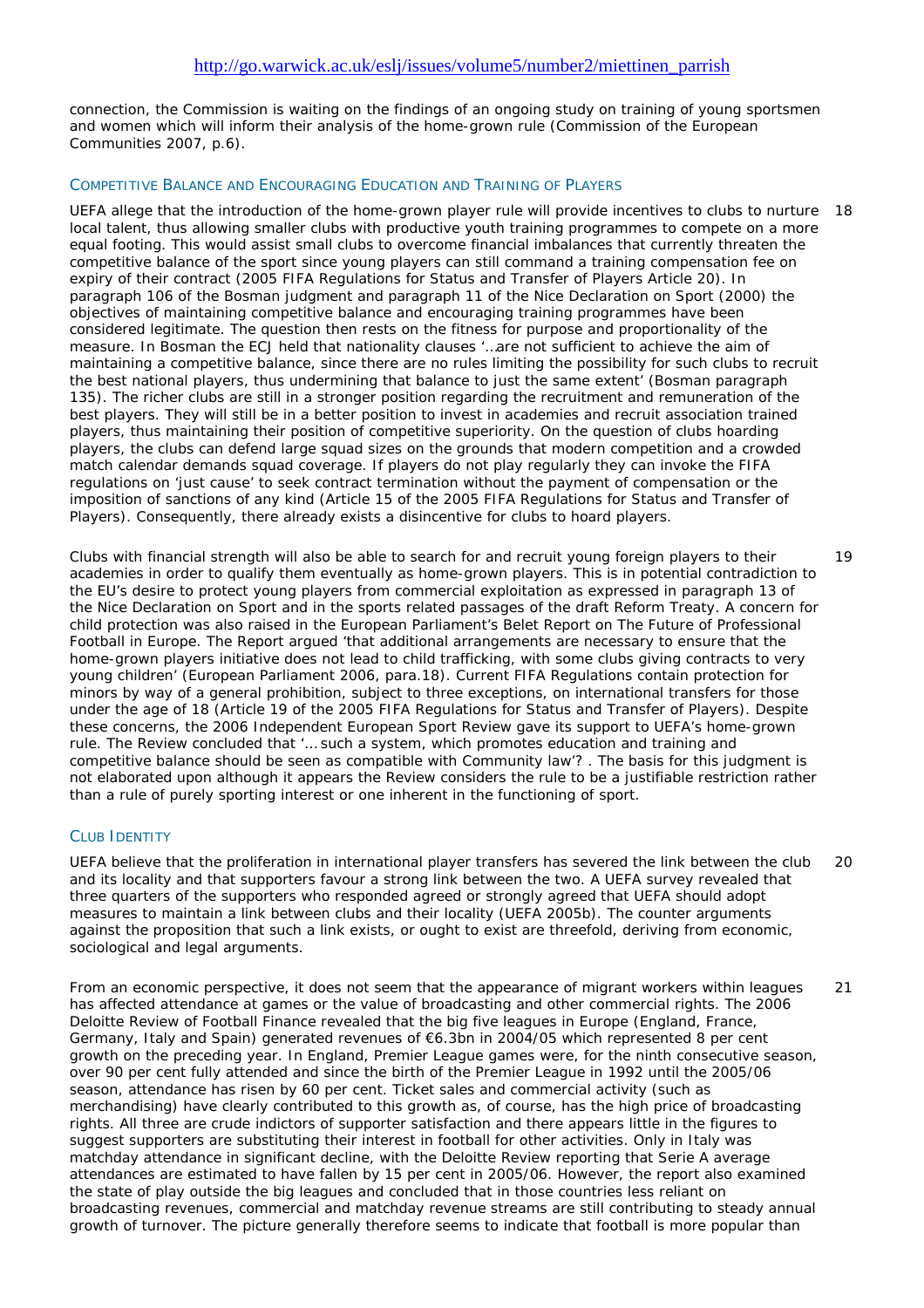ever and that revenues across Europe are rising rather than falling. As Késenne argues, '[i]f European supporters would hate the mobility of players, they would have turned away from football, which would have stopped the international transfers because clubs do not shoot themselves in the foot' (Késenne 2007, p.397).

The second counter argument derives from sociological studies of football. For instance, Ranc's study explores fan association and club identity at Glasgow Rangers, Glasgow Celtic, Arsenal and Paris Saint-Germain. Whilst the literature does point to the players as a means through which supporters identify with clubs, he concludes that '...the *Bosman* ruling is unlikely to have put an end to supporters' identification with their club… [because] players are not the only means through which fans can attach to their club and secondly that, because of their very nature, the symbols can be renewed' (Ranc 2006). Clubs may indeed symbolise a local, and not a national identity, but that does not necessarily translate into supporters favouring local players. Indeed, when local groups are from different nationalities, the presence of foreigners can actually be a means to attract support from such communities. In other words, clubs recruit players according to their needs.

The third argument is legal. In *Bosman* the Court of Justice did not consider club identity claims as legitimate in defending nationality restrictions because in its estimation such a link did not exist (*Bosman* paragraph 131). UEFA's rule will not necessarily lead to a higher proportion of genuinely local players representing their local club as the rule is neutral in terms of nationality and it places no restriction on the number of home-grown players that must be *fielded* in a starting eleven. Thus it is still possible for a club, subject to the rule, to field eleven non-nationals. Furthermore, the ECJ added that '… in international competitions, moreover, participation is limited to clubs which have achieved certain results in competition in their respective countries, without any particular significance being attached to the nationalities of their players' (*Bosman* paragraph 132). UEFA has only recommended that the homegrown player rule be implemented by national associations whilst the rule would be compulsory for those participating in European competitions. Consequently, if no home-grown restrictions are imposed on clubs who have qualified for European competitions by virtue of their domestic league placing, one wonders whether restrictions should be imposed on their participation in those European competitions. Clearly the proposition that participation in European competition is a representative honour for the clubs cannot be supported in light of this assessment.

## *WEAKENING OF NATIONAL TEAMS*

UEFA is also concerned that labour mobility in football is affecting the quality of national teams by discouraging investment in youth, narrowing the pool of talent available for national associations to select from and causing problems over how national associations monitor the progress of players who play in other national associations. This concern forms part of a wider agenda to protect national team competition and has assumed added significance following the referral to the Court of Justice of case C-243/06 *Charleroi* which concerns a challenge, supported by the G14 group of leading clubs, to FIFA rules on the obligatory release of players to national associations for the purposes of taking part in international matches. UEFA are concerned that a successful challenge to this rule will have a negative impact on national team competitions which will in turn damage UEFA's regulatory and commercial position (Weatherill 2005b).

The importance of national team sport has long been accepted by the EU. The 'sporting exception' expounded in *Walrave* recognises the special position of national team sports and the legitimacy of nationality discrimination in that context (*Walrave* paragraph 8). In *Deliège*, Advocate General Cosmas remarked, '… the pursuit of a national team's interests constitutes an overriding need in the public interest which, by its very nature, is capable of justifying restrictions on the freedom to provide services' (Opinion of AG Cosmas in *Deliège*, paragraph 84). However, in paragraphs 133 and 134 of *Bosman* the Court pointed out that rather than restricting opportunities for national talent who are afforded fewer opportunities due to the presence of foreign players, labour mobility has enhanced their employment prospects through the creation of a larger market. Furthermore, one may conclude that labour mobility has actually enhanced competitive balance in national football competitions. The success of the French and Greek national teams in the 2000 and 2004 European Championships attests to this as both countries have significant numbers of their leading players playing outside their national associations, although it should be noted that all of Italy's winning 2006 World Cup squad played in Italy.

The debate on the link between home-grown players and the protection of national teams took a new turn 26 in November 2006 when FIFA and FIFPro published a joint Memorandum of Understanding in which it appears that FIFA has taken over the home-grown brief from UEFA. According to FIFA and FIFPro, '… only global solutions can offer a response to the challenges and threats that the growing universality of football brings to bear on the values of football' (FIFA/FIFPro Memorandum of Understanding, Nov. 2006, p. 1). On page 5 of the joint statement FIFA and FIFPro lend their support to the '… protection of national

25

22

23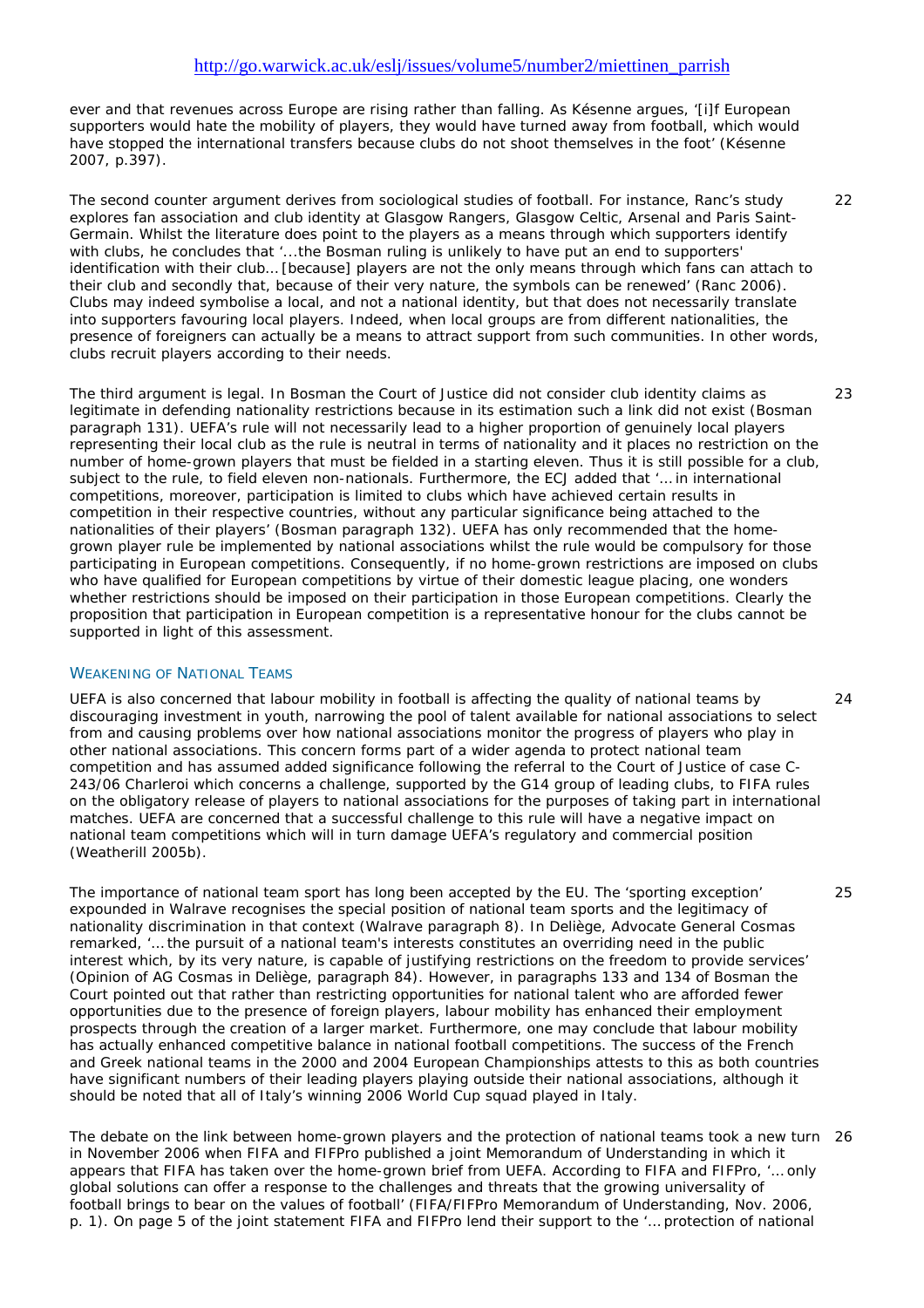teams by FIFA introducing, over several seasons, the 6+5 system regarding eligibility for national teams'. Tactically, this initiative, based as it is on direct nationality discrimination, seems ill conceived given the efforts UEFA have expended in attempting to provide justification for their more limited home-grown proposals and the unequivocal refusal of the Court to accept this type of agreement in *Bosman*.

# PROPORTIONALITY: ALTERNATIVES TO FAVOURING 'HOME-GROWN PLAYERS'

Whilst the objectives of maintaining competitive balance, encouraging the development of education and training programmes and the protection of national teams are recognised by the ECJ as legitimate, there are doubts as to whether the home-grown player rule is an appropriate means of achieving these objectives. At greatest risk of condemnation is UEFA's objective of maintaining a link between clubs and their locality because of its correlation with prohibited nationality discrimination. This is unlikely to be considered legitimate, notwithstanding the need to encourage education and training. The justifications presented by UEFA also need to satisfy the proportionality test. This analysis has assumed heightened significance following the Court's clarification of the scope of the sporting exception in *Meca-Medina*. As alternatives, UEFA may be invited to consider a number of potentially more proportionate solutions. 27

#### *SOLIDARITY PAYMENTS*

Solidarity payments refer to a redistribution of income from the richer clubs to the poorer clubs. Most effectively this can be achieved through the redistribution of television revenues. Solidarity payments may aid competitive balance by equipping financially smaller clubs with the opportunity to improve their relative position, although some are sceptical of this claim (Szymanski and Késenne 2004). Solidarity in sport is considered essential due to the mutual interdependence between clubs and the need to maintain public interest in unpredictable competitions. In both policy papers and jurisprudence, the EU has accepted the need for solidarity mechanisms in sport and to a certain extent UEFA has been allowed commercial freedom by the EU to continue with such payments (*Bosman,* Opinion of Advocate General Lenz paragraphs 233-243; Case No. IV37.398 *UEFA* [1999] OJ C 99). Whilst UEFA wishes to see the level of solidarity in football enhanced, their ability to achieve this is constrained by the pressure exerted by the G14 of leading clubs who wish to see a larger share of the generated revenues flow to those primarily large clubs responsible for generating the revenue. The imposition of greater solidarity mechanisms, whilst legally less questionable, could leave UEFA's regulatory position open to challenge as occurred with the 1998 Media Partners proposal to establish a breakaway European league (Case No. IV/37.400 *Project Gandalf*). The threat of such a breakaway led UEFA to reconfigure its club competitions in a manner more financially favourable to the larger clubs.

## *SALARY CAPS*

Commenting in *Bosman* on alternatives to the disputed rules on the international transfers of players, AG Lenz remarked, '….it would be possible to determine by a collective wage agreement specified limits for the salaries to be paid to the players by the clubs' (Opinion of Advocate General Lenz in Case C-415/93 *Bosman*). In an environment of financial instability in football, salary caps may be justified on the grounds that they maintain the economic viability of teams competing in the league, preserve competitive balance between clubs and encourage the development of locally trained talent. Whilst a salary cap would not be removed *a priori* from the scope of the Treaty, a cap might be considered as inherent in the proper functioning of sport and thus excluded from the scope of Article 81. Alternatively, the cap may be considered suitable for an exemption under Article 81(3). Much depends on the nature of the cap (hard or soft), the existence of less restrictive means of achieving the stated objectives, the definition of the market and whether caps have an appreciable affect on it. 29

Some commentators have argued that the softer the cap, the harder the law should intervene (Hornsby 2002). If the objective of the cap is to safeguard competitive balance then a hard cap should be preferred as this imposes a flat ceiling on the spending of all clubs whilst a soft cap, which links spending to revenue, disproportionately affects the ability of small clubs to improve their position. This places them at a competitive disadvantage and at risk of closure. Competition law, which is designed to promote competition, could not sanction a system which curtails competition to this level. Consequently, a hard cap is more likely to survive a competition law challenge. The fact that a hard cap is more restrictive and less appealing to the larger undertakings and high earners is not relevant under this analysis. As long as players have the rights of free movement to seek alternative employment, a hard cap should not amount to a breach of competition law. To achieve maximum legal certainty in this field the cap should form part of a collective agreement between the social partners and thus take advantage of the primacy of genuine collective bargains over the rules of competition law. Nevertheless, experience of US salary caps points to the practical difficulties of enforcing such restraints and the negative consequences for stable labour relations (Marburger 2006). A potentially less restrictive measure is the luxury tax in which a soft cap is imposed and any spending over and above the ceiling is subject to a luxury tax, the proceeds of which are 30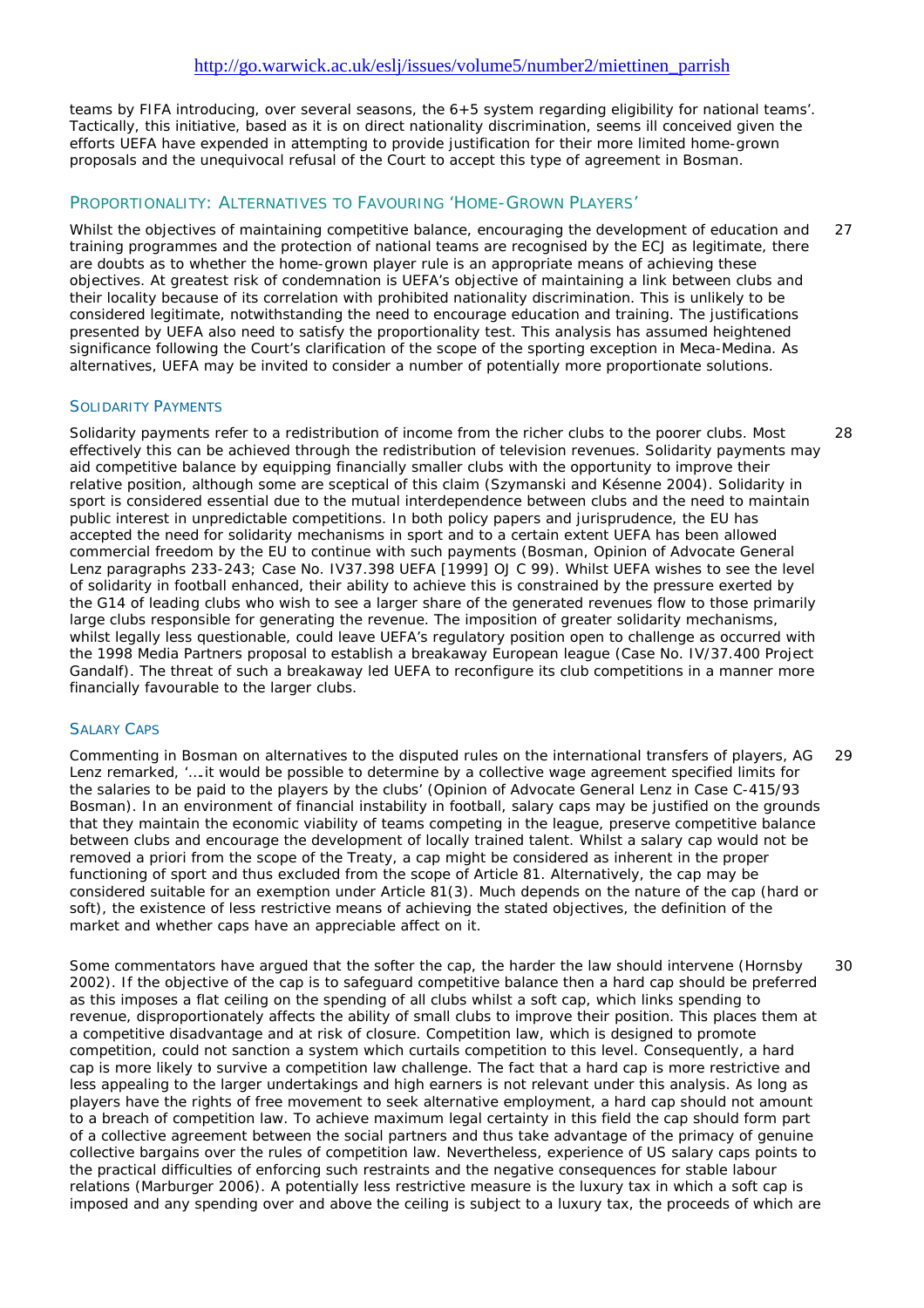redistributed within the game (Taylor and Newton 2003).

### *CLUB LICENSING*

UEFA currently operates a club licensing scheme requiring each applicant club to run an approved youth development programme. Effective management of this programme should ensure the fulfilment of UEFA's youth training objectives, thus removing the need to impose home-grown restrictions on club squads. Consequently, the licensing system could be seen as a less restrictive means of meeting these objectives and should, at least, be given time to prove its worth. The scheme has scope for expansion and greater enforcement. For instance, the objective of encouraging clubs to invest in education and training programmes could potentially be achieved by extending the scheme to require clubs to spend a fixed sum on their youth academies or indeed by offering financial inducements to clubs in a way similar to that adopted by the England and Wales Cricket Board. In this instance, the ECB was concerned at a narrowing of the pool of English qualified talent available for selection for the English national team following the Court's decisions in *Bosman* and *Kolpak* (ECB 2005-2009 Strategic Plan, Building Partnerships). A minimum spending requirement could be implemented on a hard or soft basis as described above. Failure to fulfil the licensing conditions could result in barred entry into UEFA club competitions or the payment of a penalty (akin to a luxury tax) which is then reinvested into the game by the governing body. 31

In the White Paper on Sport the Commission acknowledged the 'usefulness of robust licensing systems for 32 professional clubs at European and national levels as a tool for promoting good governance in sport' (Commission of the European Communities 2007, p.17). This is not to say that individual licensing conditions will be *a priori* removed from the scope of the EC Treaty. Each licensing condition has the potential to act as a restriction on competition and may be incompatible with Articles 81 and 82 EC. In assessing the compatibility of licensing conditions with competition law, the Commission would examine the context in which the condition was imposed and judge whether the objectives pursued, in this case those of encouraging youth training and the promotion of competitive balance, derive from a need inherent in the organisation of sporting competitions. Providing that the contested condition did not go beyond what is necessary for the attainment of these objectives it would then be removed from the scope of the Treaty competition provisions. Alternatively, in instances were the determination of inherency cannot be made, the rule may benefit from an exemption under Article 81(3). In forming this judgment the Commission would need to explore whether clubs are indeed under-investing in youth training programmes. It cannot be automatically be deduced that market based transfer activity is a sign of this under-investment.

## *SOCIAL DIALOGUE*

Many sectors regulate the employment relationship between employers and employees through a social dialogue which can lead to the creation of a collective bargaining agreement between the parties. Articles 138 and 139 of the EC Treaty provide a platform through which such collective agreements in European sport can be achieved and it has been suggested that a commitment to educate and train local talent could form part of such an agreement (Siekmann 2006). In the November 2006 Memorandum of Understanding between football's world governing body FIFA and FIFPro, both parties alluded to the need to seek solutions '…making use of methods of social dialogue such as collective agreements' (FIFA/FIFPro Memorandum of Understanding, Nov. 2006, p.2) which included recognising EPFL, the association of European professional football leagues, as a representative employer social partner (FIFA/FIFPro Memorandum of Understanding, Nov. 2006, p.4). In *Brentjens* the Court of Justice established that the social policy objectives of collective agreements would be undermined if agreements seeking to improve conditions of work and employment where subject to competition law (Joined Cases C-115-117/97 [1999] ECR I-6025). Parallels can therefore be drawn with US sport in which the non-statutory labour exemption operates. Should the collective agreements' commitment to educate and train local players be subject to a free movement challenge, the court would examine the discriminatory clause of the agreement which restricts free movement since after *Meca-Medina* compatibility with the fundamental freedoms can not be presumed simply because it is compatible with competition rules. 33

## *PRODUCT MARKET LIBERALISATION*

UEFA has chosen to respond to the effects of labour market liberalisation in football by pursuing a policy of gradual labour market re-regulation, such as that intended in the home-grown rule. Player market liberalisation allows players to circulate freely within the single market but competitions, and hence clubs, remain nationally tied. Késenne has argued that this could have potentially negative consequences on competitive balance in European sport in so far as the better players migrate from the small to the large markets thus widening the disparity between markets (Késenne 2006 and 2007). The establishment of pan-European leagues formed by a grouping of clubs from small- to medium-sized national associations under UEFA's regulatory control could serve to narrow competitive imbalances with the big five associations. Clearly this is a controversial policy proposal, the pursuit of which would fundamentally alter 34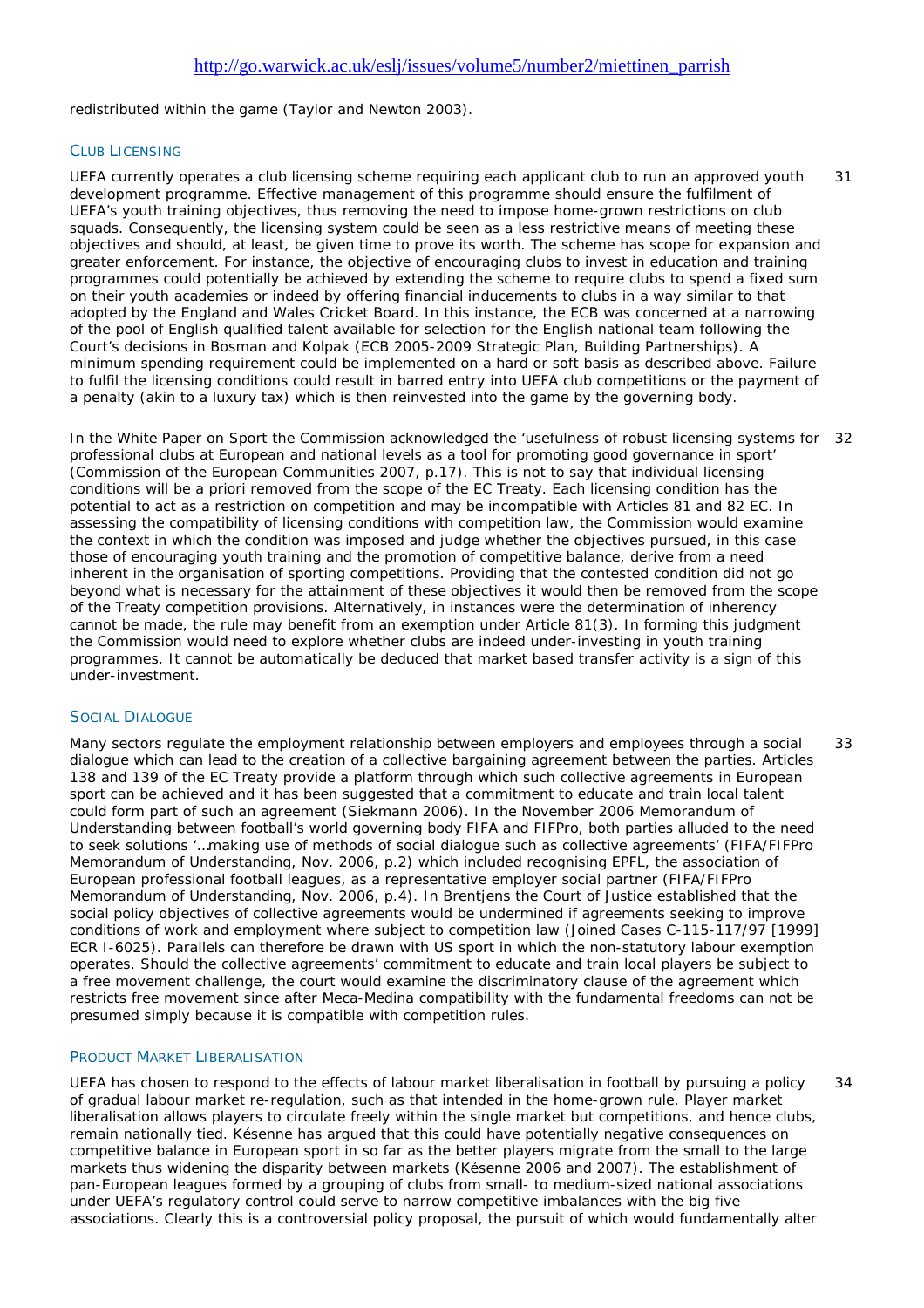the European model of sport based as it is on national segmentation in markets.

### CONCLUSIONS

With its adoption of the home-grown players rule, UEFA has reintroduced regulations that closely correspond to nationality requirements which the EC Treaty expressly prohibits and which the Court of Justice struck down in *Bosman* for that reason. If its arguments are based on a sporting exception that is much broader than that afforded to 'purely sporting' rules, they are questionable following the Court's clarification in *Meca-Medina*. In line with its historical case law, if the rule has even the slightest economic effect, a sporting rule other than a nationality restriction in the context of competitions organised exclusively on that basis cannot be considered *a priori* exempt but must be justified. Nationality rules have been found 'purely sporting' only in the context of competitions between ostensibly non-commercial national teams, a limitation that is reinforced by the ruling of the European Court of Justice in *Meca-Medina*. Since the home-grown player rule is capable of economic effects, where the competition is not structured around nationality, it is difficult to accept that the very fundamental Treaty objections to nationality discrimination in the context of commercial activity could be justified in the manner proposed by UEFA.

UEFA's introduction of the rule has been justified with reference to considerations which in *Bosman* did not serve to justify the  $3+2$  rule. Unlike the  $3+2$  rule and FIFA'? s proposed  $6+5$  rule which constitute direct nationality discrimination, the notion of home-grown players is structured by reference to residence and other requirements which appear to indirectly favour nationals of the home state and thereby constitute indirect discrimination. The legal significance of this is that whatever doubts one might harbour regarding the justifiability of directly discriminatory rules, it is clear that indirectly discriminatory rules are in principle capable of objective justification beyond the limited Treaty grounds. Although the Court has had some time to enunciate a single, coherent framework to tackle the notion of discrimination across the fundamental freedoms, it has opted not to do so (Davies 2003, pp. 93-115). The reluctance of the Court to expressly treat overt discrimination on the basis of nationality and residence requirements as analogous is not entirely satisfactory, particularly where a residence requirement is a nationality provision in all but name and is intended to segment markets according to national boundaries. The rationale for requiring ' home-grown players' as per UEFA's regulations is to enable markets in commercial sport to maintain a geographic character and reinforce partitions within the Community by discriminating against Community workers. Had the rules contained express nationality clauses, they would be justifiable with reference only to the limited Treaty grounds, none of which would include those objective justifications currently relied on by UEFA.

UEFA's justifications may be attacked on the grounds that they are disproportionate, unfit for the purposes they are relied upon or pursue economic as well as legitimate and justifiable non-economic objectives. In this connection, rules designed to preserve competitive balance in football, encourage youth development and protect national teams are legitimate objectives which the EU should permit as defences to the adoption of restrictions on free movement in sport. The issue rests on whether UEFA's home-grown player rule amounts to an appropriate and proportionate means of achieving these objectives and whether it genuinely seeks to achieve these rather than prohibited economic aims. Some of the analysis presented above suggests that the two proposed regimes are neither fit for purpose nor proportionate. The issue for UEFA is much wider. The cumulative effect ECJ jurisprudence in this field amounts to an effective prohibition on the use of nationality restrictions in sport. The erosion of the nationality principle is altering the European model of sport and this raises serious regulatory and financial questions for UEFA. Furthermore, at issue in the *Charleroi* case is not only the principle of obligatory player release clauses, but wider considerations of stakeholder participation and financial rebalancing. For UEFA, these issues, coupled with the inability to maintain a partitioned European market threatens to disturb the vertical channels of regulatory authority which have historically underpinned the European model.

#### **REFERENCES**

Commission of the European Communities (1998) ' The European Model of Sport' Consultation Document of DG X.

Commission of the European Communities (2004) Press Release IP/04/1222 of October 13<sup>th</sup>, 'Amateur Sport: Commission Seeks to End Discrimination Against Community Residents'.

Commission of the European Communities (2007) 'White Paper on Sport' COM(2007) 391 final.

Colomo P (2005) 'The Application of EC Treaty Rules to Sport: The Approach of the European Court of First Instance in the Meca Medina and Piau Cases' 3(2) Entertainment and Sports Law Journal.

35

36